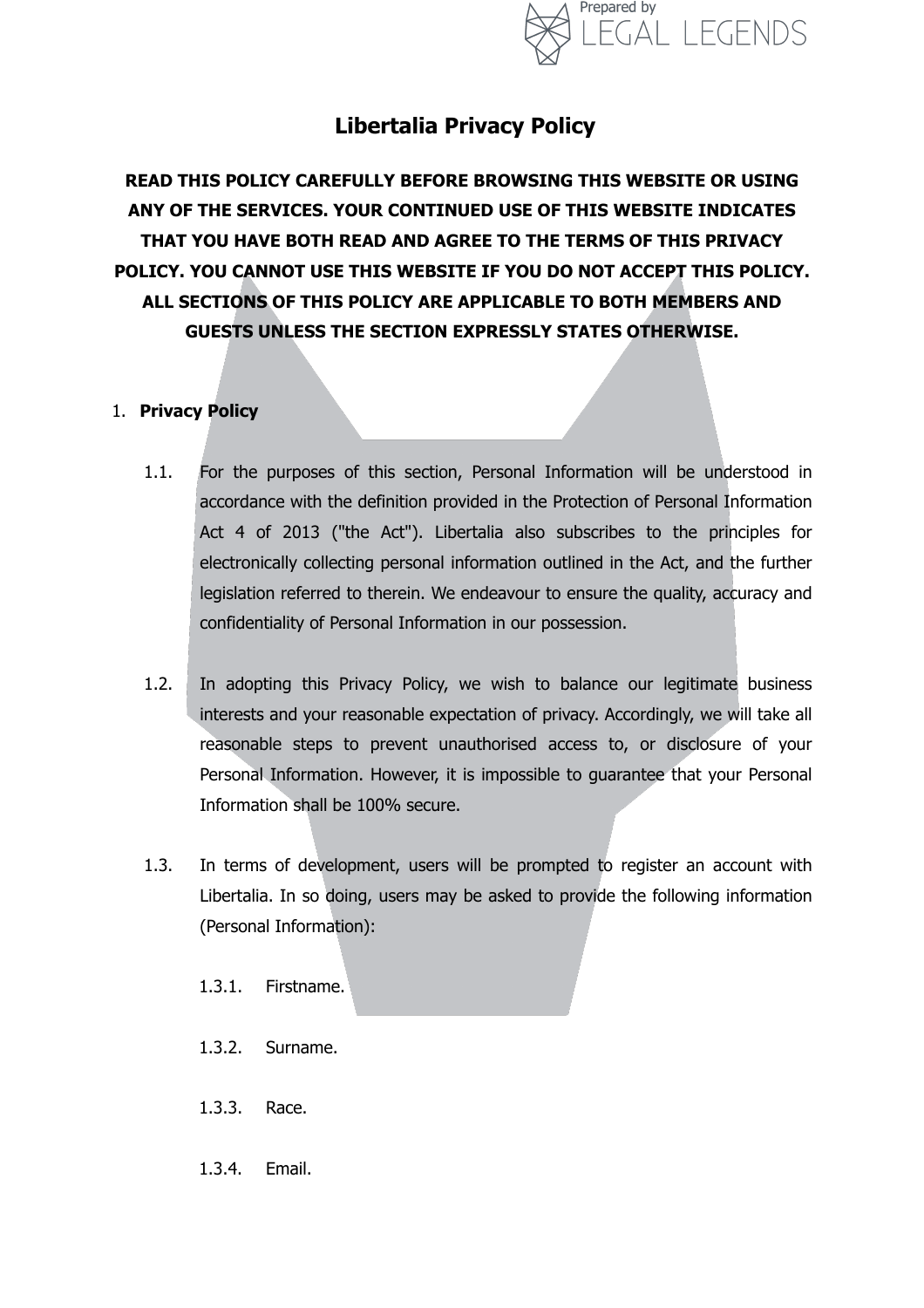

- 1.3.5. Sex.
- 1.3.6. Age.
- 1.3.7. Physical address.
- 1.3.8. Phone number.
- 1.3.9. Sexual orientation.
- 1.3.10. Language.
- 1.3.11. Religion.
- 1.3.12. Status.
- 1.3.13. Physical or mental health.
- 1.3.14. Pregnancy.
- 1.3.15. National, ethnic or social origin.
- 1.3.16. Disability.
- 1.3.17. Conscience.
- 1.3.18. Bank account details.
- 1.3.19. Information relating to education.
- 1.3.20. Financial history.
- 1.3.21. Employment history.
- 1.3.22. Medical history.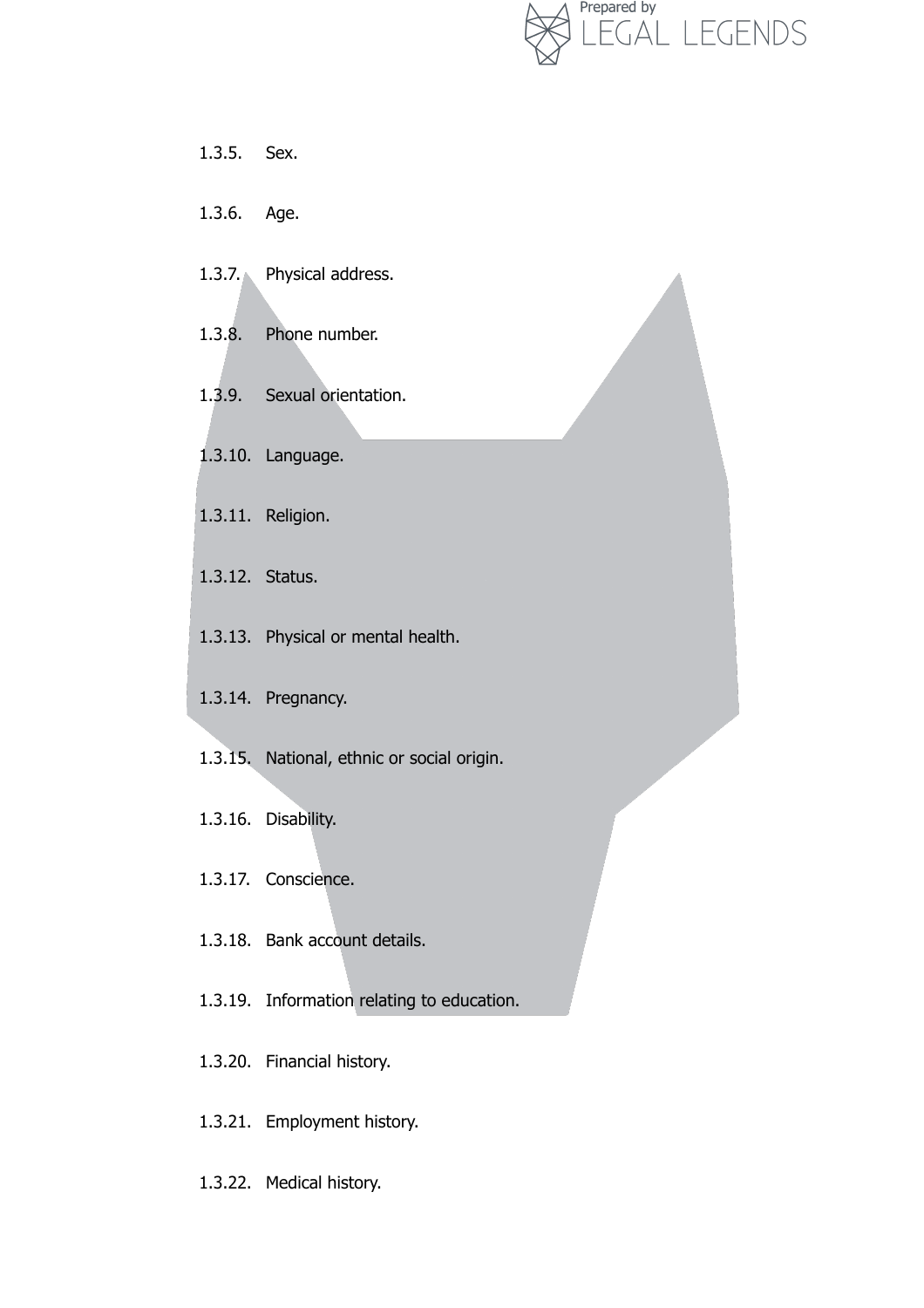

- 1.3.23. Criminal history.
- 1.3.24. Culture.
- 1.3.25. Company / CC / business name.
- 1.3.26. Company/CC/business registration number.
- 1.4. We will attempt to limit the types of Personal Information we process to only that to which you consent to (for example, in the context of online registration, newsletters, message boards, surveys, polls, professional announcements, SMS, MMS and other mobile services), but, to the extent necessary, your agreement to these this Privacy Policy constitutes your consent as contemplated in section 69 of the Act.
- 1.5. All payment information will be captured through the Website. Further, Libertalia shall retain payment information on behalf of its users.
- 1.6. We will not collect, use or disclose sensitive information (such as information about racial or ethnic origins or political or religious beliefs, where relevant) except with your specific consent or in the circumstances permitted by law.
- 1.7. By agreeing to the terms contained in this Privacy Policy, you consent to the use of your Personal Information in relation to:
	- 1.7.1. The provision and performance of the services;
	- 1.7.2. Informing you of changes made to our website;
	- 1.7.3. The provision of marketing related services to you by Libertalia;
	- 1.7.4. Responding to any queries or requests you may have;
	- 1.7.5. Developing a more direct and substantial relationship with users for the purposes described in this clause;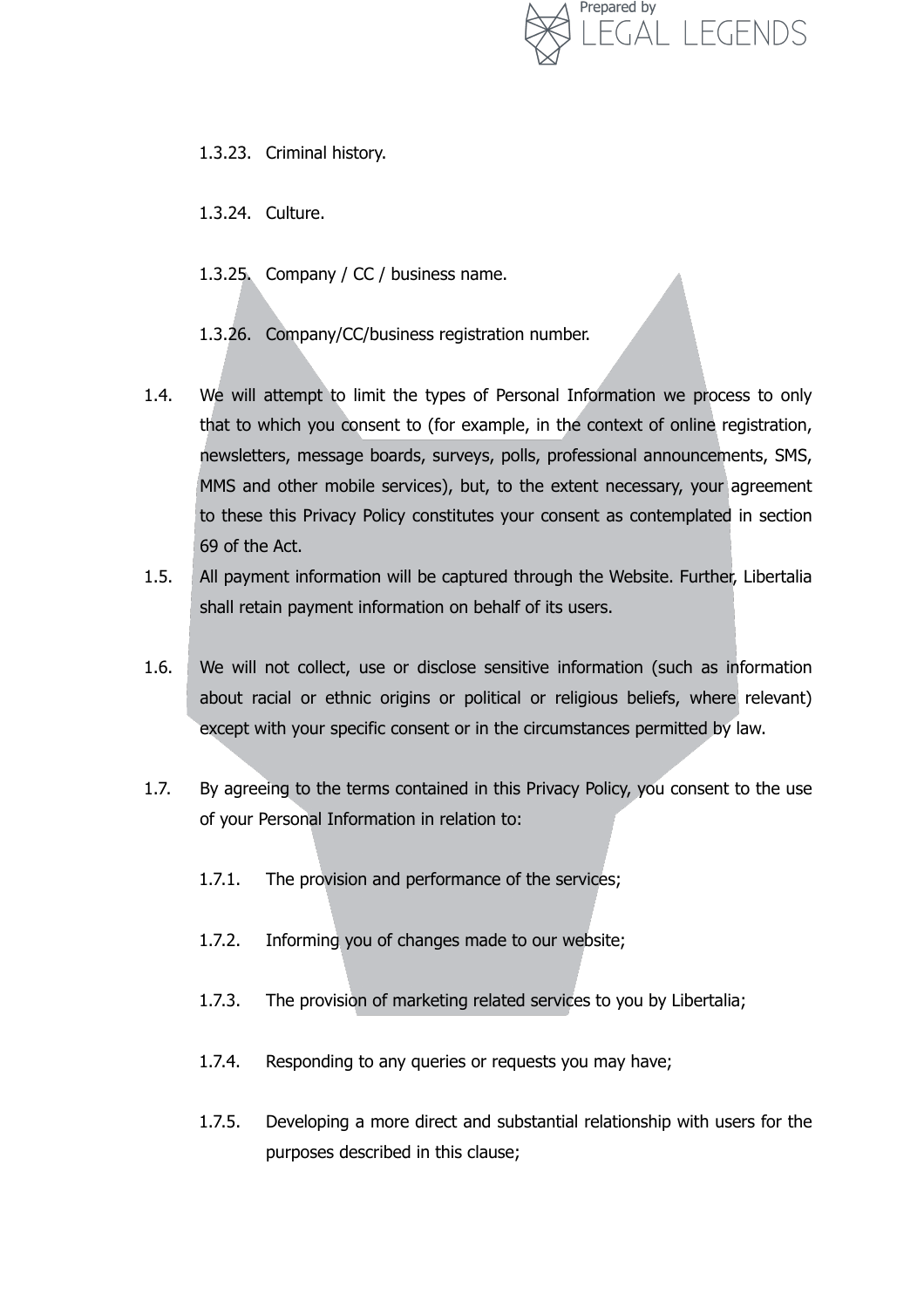

- 1.7.6. Developing an online user profile;
- 1.7.7. Understanding general user trends and patterns so that we can develop and support existing and ongoing marketing strategies;
- 1.7.8. For security, administrative and legal purposes; and
- 1.7.9. The creation and development of market data profiles which may provide insight into market norms, practices and trends to help us improve our offering to you. Such information will be compiled and retained in aggregated form, but shall not be used in any way which may comprise the identity of a user.
- 1.8. Although absolute security cannot be guaranteed on the internet, Libertalia has in place up-to-date, reasonable technical and organisational security measures to protect your Personal Information against accidental or intentional manipulation, loss, misuse, destruction or against unauthorised disclosure or access to the information we process online.
- 1.9. While we cannot ensure or warrant the security of any Personal Information you provide us, we will continue to maintain and improve these security measures over time in line with legal and technological developments.
- 1.10. We store your Personal Information directly, or alternatively, store your Personal Information on, and transfer your Personal Information to, a central database. If the location of the central database is located in a country that does not have substantially similar laws which provide for the protection of Personal Information, we will take the necessary steps to ensure that your Personal Information is adequately protected in that jurisdiction.
- 1.11. Your information will not be stored for longer than is necessary for the purposes described in these Terms or as required by applicable legislation.
- 1.12. The Personal Information Libertalia collects from users shall only be accessed by Libertalia employees, representatives and consultants on a need-to-know basis, and subject to reasonable confidentiality obligations binding such persons.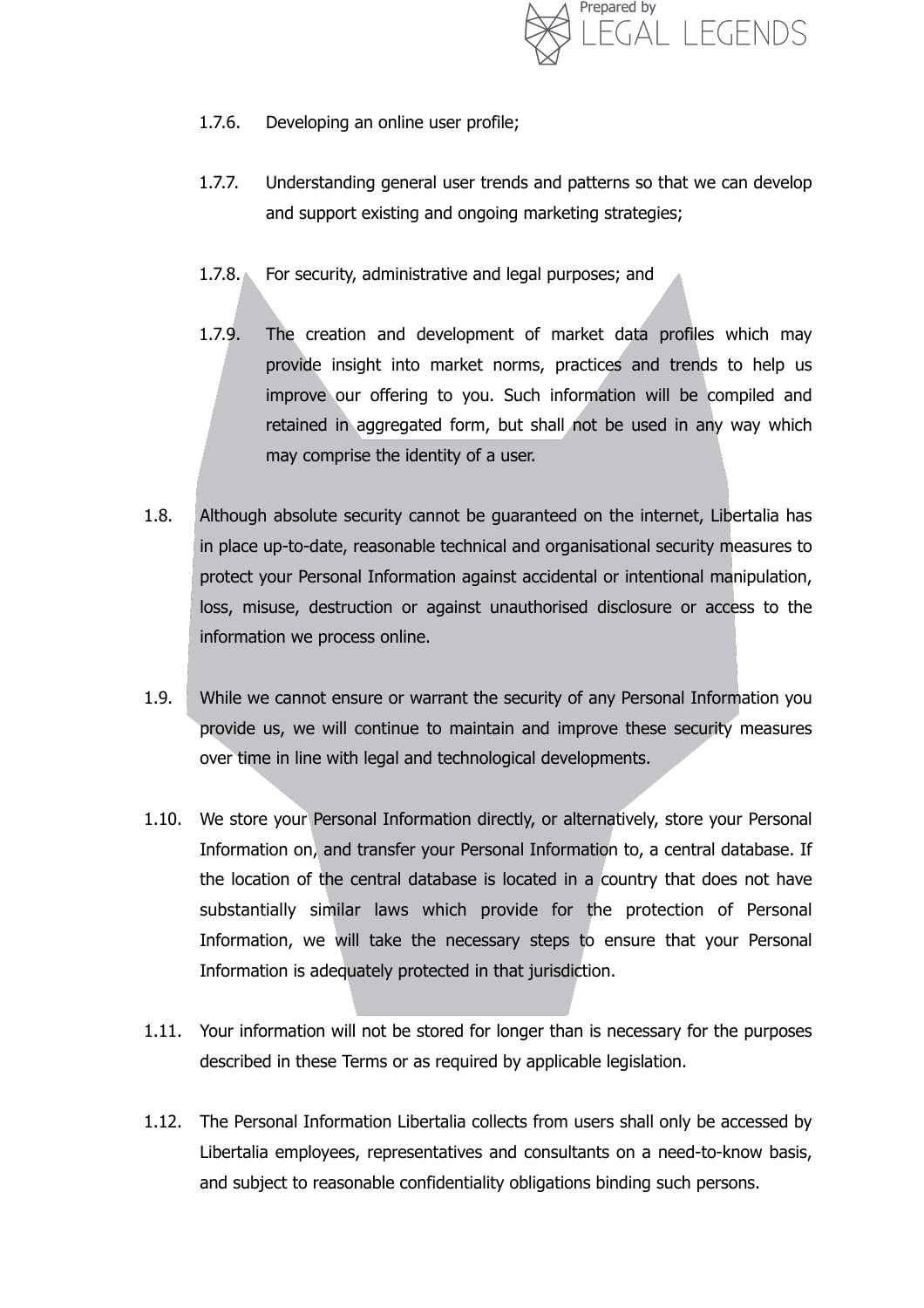

- 1.13. Libertalia shall have the right, but shall not be obliged, to monitor or examine any information and materials including any website link that you publish or submit to Libertalia for publishing on the Site. You shall be solely responsible for the contents of all material published by yourself.
- 1.14. We constantly review our systems and data to ensure the best possible service to our users. We do not accept any users, or representatives of users, under 18 years of age or who otherwise does not have the relevant capacity to be bound by this Privacy Policy.
- 1.15. You hereby consent to the sale, sharing, or rental of your Personal Information to third parties. We will not use your e-mail address for unsolicited mail. Any emails sent by Libertalia will only be in connection with the provision of our services and/or the marketing thereof.

## 2. **Log Files**

2.1. When you visit Libertalia, even if you do not create an account, we may collect information, such as your IP address, the name of your ISP (Internet Service Provider), your browser, the website from which you visit us, the pages on our website that you visit and in what sequence, the date and length of your visit, and other information concerning your computer's operating system, language settings, and broad demographic information. This information is aggregated and anonymous data and does not identify you specifically. However, you acknowledge that this data may be able to be used to identify you if it is aggregated with other Personal Information that you supply to us. This information is not shared with third parties and is used only within Libertalia on a need-to-know basis. Any individually identifiable information related to this data will never be used in any way different to that stated above, without your explicit permission.

#### 3. **Cookies**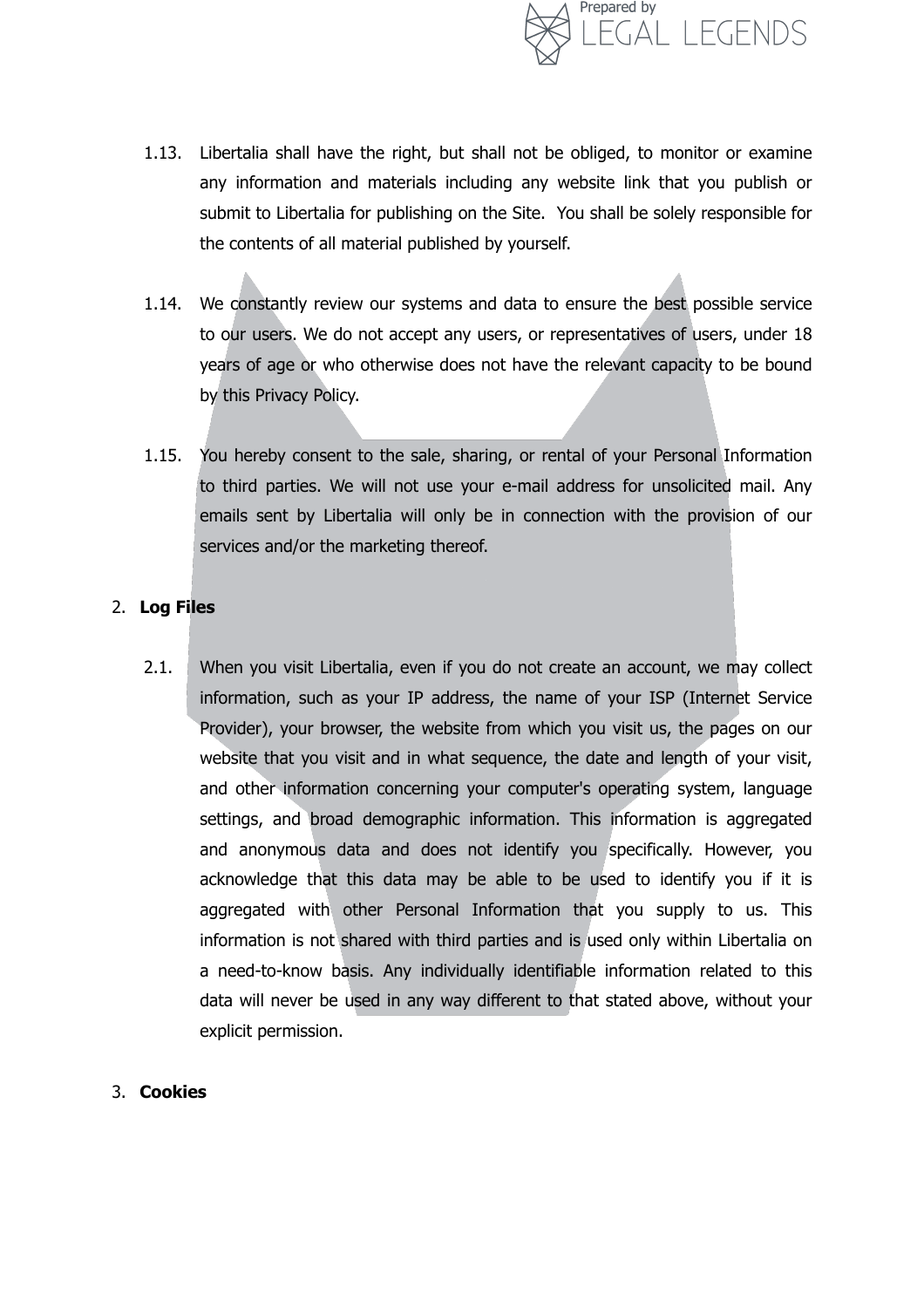

- 3.1. Libertalia uses cookies. A cookie is a small piece of information stored on your computer or smart phone by the web browser. The two types of cookies used on the Website are described below:
	- 3.1.1. "Session cookies": These are used to maintain a so-called 'session state' and only lasts for the duration of your use of the Website. A session cookie expires when you close your browser, or if you have not visited the server for a certain period of time. Session cookies are required for the Platform to function optimally, but are not used in any way to identify you personally.
	- 3.1.2. "Double Click Cookies" Third party vendors with whom we contract may use cookies to serve a user ads based on a user's prior visits to the Website. Users may, however, opt out of receiving these ads by visiting [www.aboutads.info](http://www.aboutads.info).
	- 3.1.3. "Permanent cookies": These cookies permanently store a unique code on your computer or smart device hard drive in order to identify you as an individual user. No Personal Information is stored in permanent cookies. You can view permanent cookies by looking in the cookies directory of your browser installation. These permanent cookies are not required for the Libertalia website to work, but may enhance your browsing experience.

#### 4. **Links from Libertalia**

- 4.1. Libertalia, and the services available through the Website, may contain links to other third party websites, including (without limitation) social media platforms, payment gateways, appointment scheduling and/or live chat platforms ("Third Party Websites"). If you select a link to any Third Party Website, you may be subject to such Third Party Website's terms and conditions and/or other policies, which are not under the control, nor responsibility, of Libertalia.
- 4.2. Hyperlinks to Third Party Websites are provided "as is", and Libertalia does not necessarily agree with, edit or sponsor the content on Third Party Websites.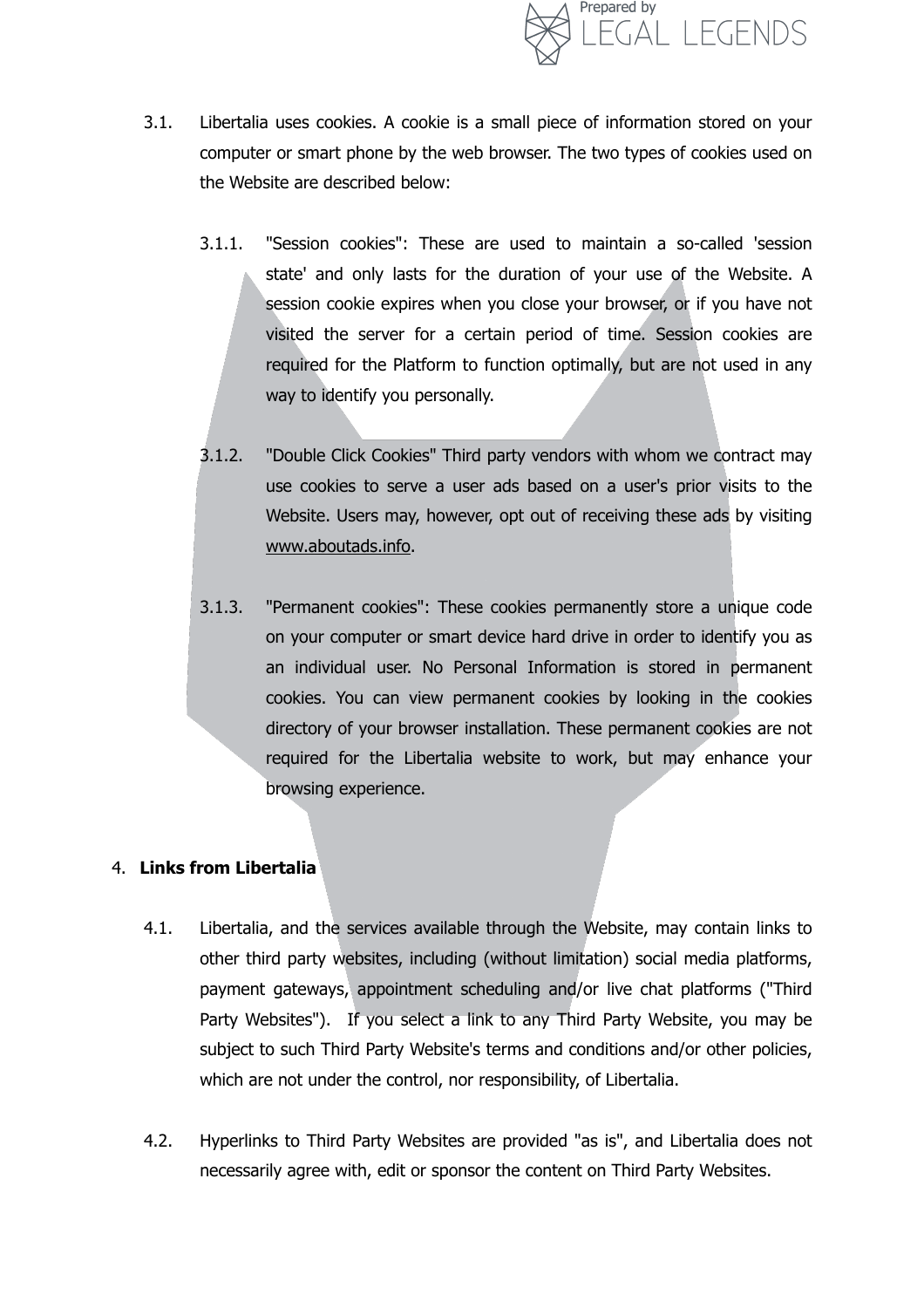

- 4.3. Libertalia does not monitor or review the content of any Third Party Website. Opinions expressed or material appearing on such websites are not necessarily shared or endorsed by us and we should not be regarded as the publisher of such opinions or material. Please be aware that we are not responsible for the privacy practices, or content, of other websites, either.
- 4.4. Users should evaluate the security and trustworthiness of any Third Party Website before disclosing any personal information to them. Libertalia does not accept any responsibility for any loss or damage in whatever manner, howsoever caused, resulting from your disclosure to third parties of personal information.

# 5. **Application Of The Electronic Communications And Transactions Act 25 Of 2002 ("Ect Act")**

- 5.1. Data Messages (as defined in the ECT Act) will be deemed to have been received by Libertalia if and when Libertalia responds to the Data Messages.
- 5.2. Data Messages sent by Libertalia to a user will be deemed to have been received by such user in terms of the provisions specified in section 23(b) of the ECT Act.
- 5.3. Users acknowledge that electronic signatures, encryption and/or authentication are not required for valid electronic communications between users and Libertalia.
- 5.4. Information to be provided in terms of section 43(1) of the ECT Act:
	- 5.4.1. Users warrant that Data Messages sent to Libertalia from any electronic device, used by such user, from time to time or owned by such user, were sent and or authorised by such user, personally.
	- 5.4.2. This Website is owned and operated by Libertalia Group (Pty) Ltd, (Registration no.2021/453373/07) a private company owned and operated in accordance with the laws of the Republic of South Africa.